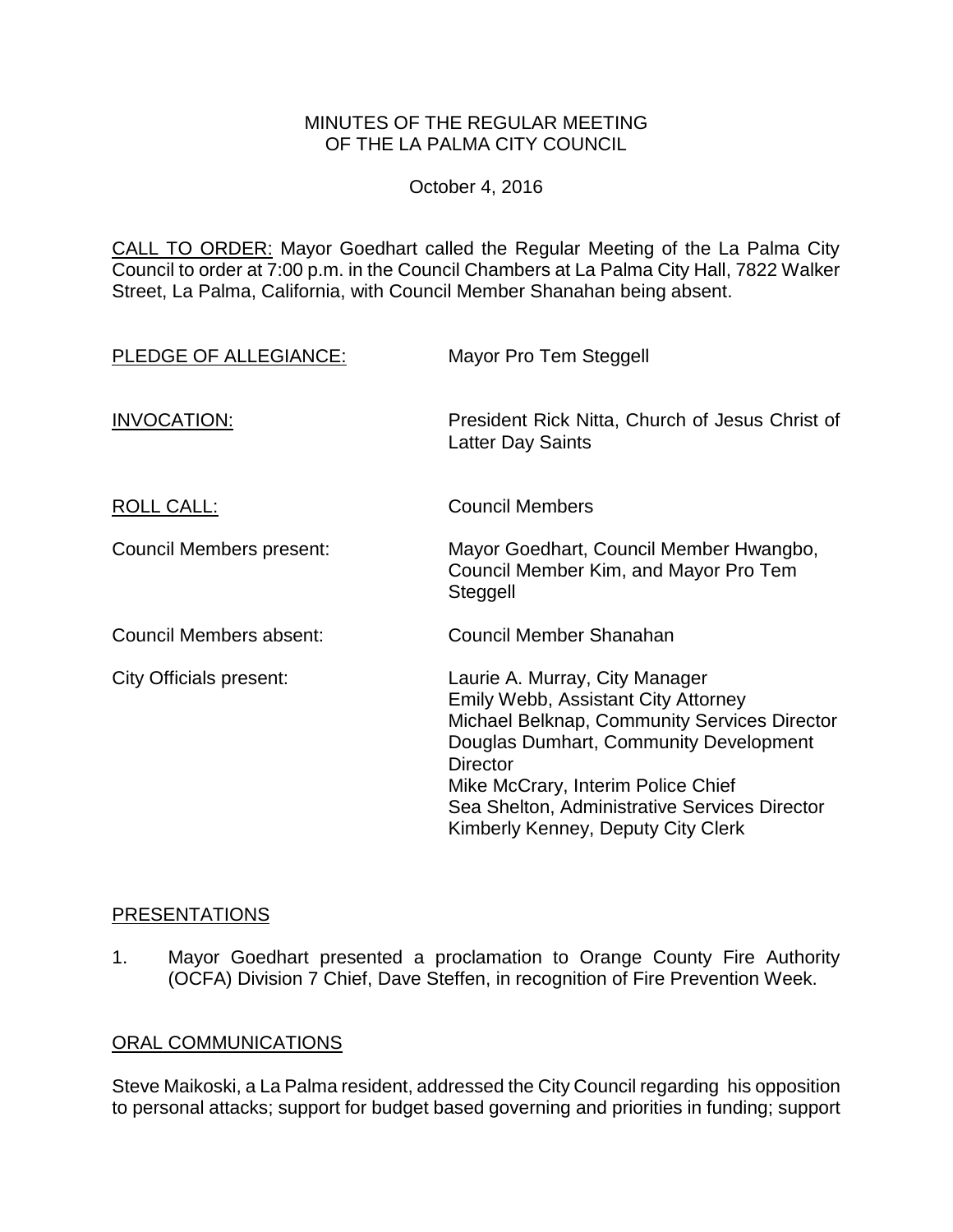City Council Meeting October 4, 2016 Page 2

for honesty regarding Measure JJ; and requested clarification for the plans if Measure JJ passes and does not pass.

Pat Craig, a La Palma resident, addressed the City Council regarding her previous campaign history in La Palma; support for the City; support for looking at both sides of Measure JJ and encouraged research; opposition to Measure JJ as a way to balance the budget; support for the La Palma Police Department; and opposition to a lack of transparency and recent campaign tactics.

Gail Poan, a La Palma resident, addressed the City Council regarding support for all that the City Council and Staff have done to address the City's economic issues; support to keep community policing in La Palma; and announced support for Measure JJ.

Robert Carruth, a La Palma resident, addressed the City Council regarding his history in La Palma; support for police officers; opposition to Measure JJ; opposition to campaign ads supporting Measure JJ; and reported recent financial contributors to the Yes on Measure JJ committee.

William Turner, a La Palma resident, addressed the City Council regarding his opposition to Measure JJ; his negative experience with the La Palma Police Department; and support for government transparency.

Julie Nelson, a La Palma resident, addressed the City Council regarding her support for Interim Police Chief McCrary and City Manager Murray; that the recent Town Hall meeting reassured the City's reorganizational and restructuring efforts to address economic issues; that she supports the La Palma Police Department and City Council; support for having the lowest crime rate and response time in Orange County; support for Measure JJ; and that 20 retired Police Officers who live in La Palma pass on their appreciation to the City Council and Staff.

Larry Herman, a La Palma resident, addressed the City Council regarding residential opposition to Measure JJ; doubts that the Police Department will be dissolved before other cuts are made if Measure JJ does not pass; and shared an editorial regarding potential taxes on video streaming.

## [RECESS THE CITY COUNCIL AND CONVENE AS THE CITY OF LA PALMA AS](http://lapalma.granicus.com/MediaPlayer.php?view_id=&clip_id=1036&meta_id=136489)  [SUCCESSOR AGENCY TO THE DISSOLVED COMMUNITY DEVELOPMENT](http://lapalma.granicus.com/MediaPlayer.php?view_id=&clip_id=1036&meta_id=136489)  [COMMISSION AT 7:37 P.M.](http://lapalma.granicus.com/MediaPlayer.php?view_id=&clip_id=1036&meta_id=136489)

Deputy City Clerk Kenney stated, "The City Council will now recess and convene as the Successor Agency to the Dissolved Community Development Commission of the City La Palma. Members of the La Palma City Council receive no compensation or stipend as a result of convening or participating in the Successor Agency or otherwise as serving as members of the Successor Agency."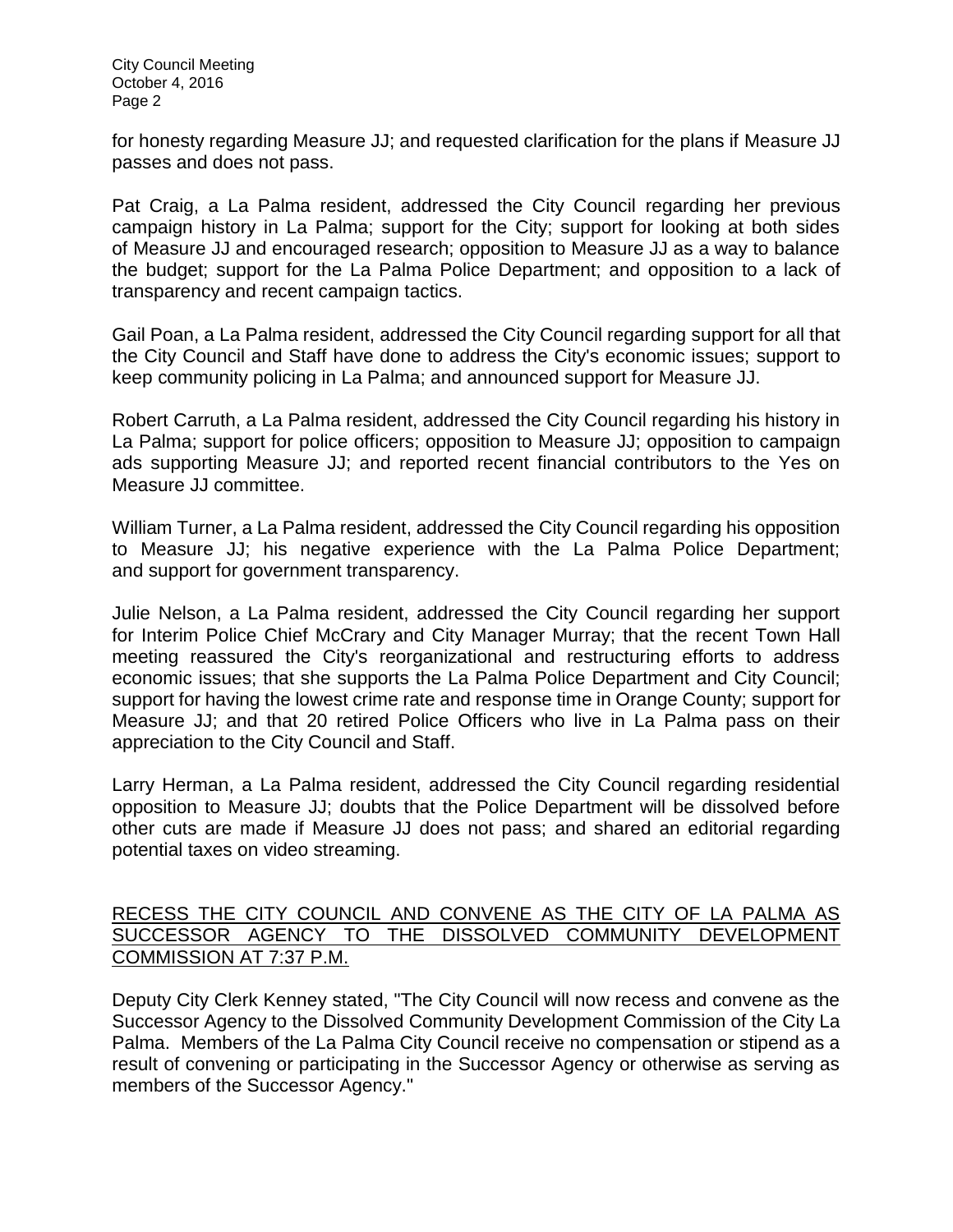City Council Meeting October 4, 2016 Page 3

#### [CONSENT CALENDAR](http://lapalma.granicus.com/MediaPlayer.php?view_id=&clip_id=1036&meta_id=136491)

A. Approval of Successor Agency Minutes

Minutes of the September 20, 2016, Regular Meeting of the Successor Agency.

Council Member Kim made a motion to approve Consent Calendar Item A.

The motion was seconded by Mayor Pro Tem Steggell and carried on the following vote:

- AYES: Mayor Goedhart, Council Member Hwangbo, Council Member Kim, and Mayor Pro Tem **Steggell**
- NOES: None
- ABSENT: Council Member Shanahan

#### PUBLIC HEARINGS

None Scheduled.

## REGULAR ITEMS

None Scheduled.

[ADJOURN THE CITY OF LA PALMA AS SUCCESSOR AGENCY TO THE DISSOLVED](http://lapalma.granicus.com/MediaPlayer.php?view_id=&clip_id=1036&meta_id=136498)  [COMMUNITY DEVELOPMENT COMMISSION, AND RECONVENE AS THE CITY](http://lapalma.granicus.com/MediaPlayer.php?view_id=&clip_id=1036&meta_id=136498)  [COUNCIL AT 7:38 P.M.](http://lapalma.granicus.com/MediaPlayer.php?view_id=&clip_id=1036&meta_id=136498)

## [CONSENT CALENDAR](http://lapalma.granicus.com/MediaPlayer.php?view_id=&clip_id=1036&meta_id=136499)

1. Waive the Reading of All Ordinances

Waive the reading of all Ordinances in their entirety and read by title only.

2. Approval of Council Minutes

Minutes of the September 20, 2016, Regular Meeting of the City Council.

3. Approval of Register of Demands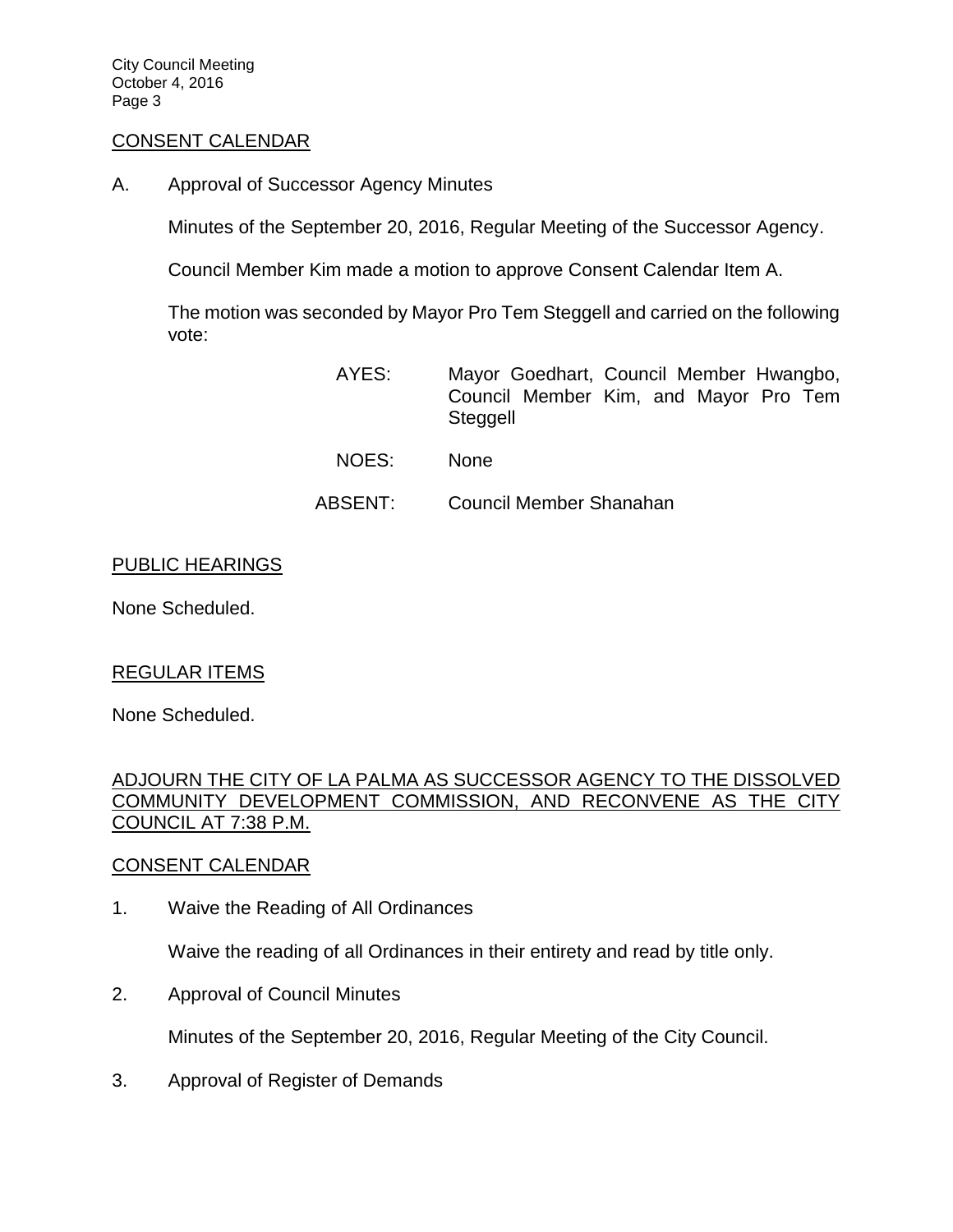Resolution No. 2016-60 approving the Register of Demands for October 4, 2016.

4. Water Conservation Monthly Report for August 2016

Receive and file the Water Conservation Monthly Report for August 2016.

5. Conflict of Interest Code Amendment

Resolution No. 2016-61 adopting a Conflict of Interest Code which amends the list of designated employees.

Council Member Kim made a motion to approve Consent Calendar Items 1 through 6.

The motion was seconded by Council Member Hwangbo and carried on the following vote:

| AYES:   | Mayor Goedhart, Council Member Hwangbo,<br>Council Member Kim, and Mayor Pro Tem<br>Steggell |  |  |  |
|---------|----------------------------------------------------------------------------------------------|--|--|--|
| NOES:   | <b>None</b>                                                                                  |  |  |  |
| ABSENT: | Council Member Shanahan                                                                      |  |  |  |

# [REGULAR ITEMS](http://lapalma.granicus.com/MediaPlayer.php?view_id=&clip_id=1036&meta_id=136525)

- 6. [Resolution Designating Bransford Drive \(Walker](http://lapalma.granicus.com/MediaPlayer.php?view_id=&clip_id=1036&meta_id=136510) Street to Tiara Lane), Walker [Street Frontage Road, Bon Villa Circle, and Caprice Circle as Residential Permit](http://lapalma.granicus.com/MediaPlayer.php?view_id=&clip_id=1036&meta_id=136510)  [Parking Area "B"](http://lapalma.granicus.com/MediaPlayer.php?view_id=&clip_id=1036&meta_id=136510)
	- a) [Mayor Goedhart opened the](http://lapalma.granicus.com/MediaPlayer.php?view_id=&clip_id=1036&meta_id=136511) Public Hearing at 7:39 p.m.
	- b) [Community Services Director](http://lapalma.granicus.com/MediaPlayer.php?view_id=&clip_id=1036&meta_id=136512) Belknap gave the Staff Report

Community Services Director Belknap continued with his Staff Report.

c) [Council Comments and Questions:](http://lapalma.granicus.com/MediaPlayer.php?view_id=&clip_id=1036&meta_id=136516)

Discussion ensued regarding enforcement not taking place until after the signs are posted; that all residents in the recognized zone will be notified after passage; that residents will be mailed details on the permitting process; that Staff is reviewing outreach options to the Brookside Apartments property management; that initially, the violators will be given warning notices; reasoning behind the no parking time constriction is to alleviate any overnight parking; compliments to Staff on this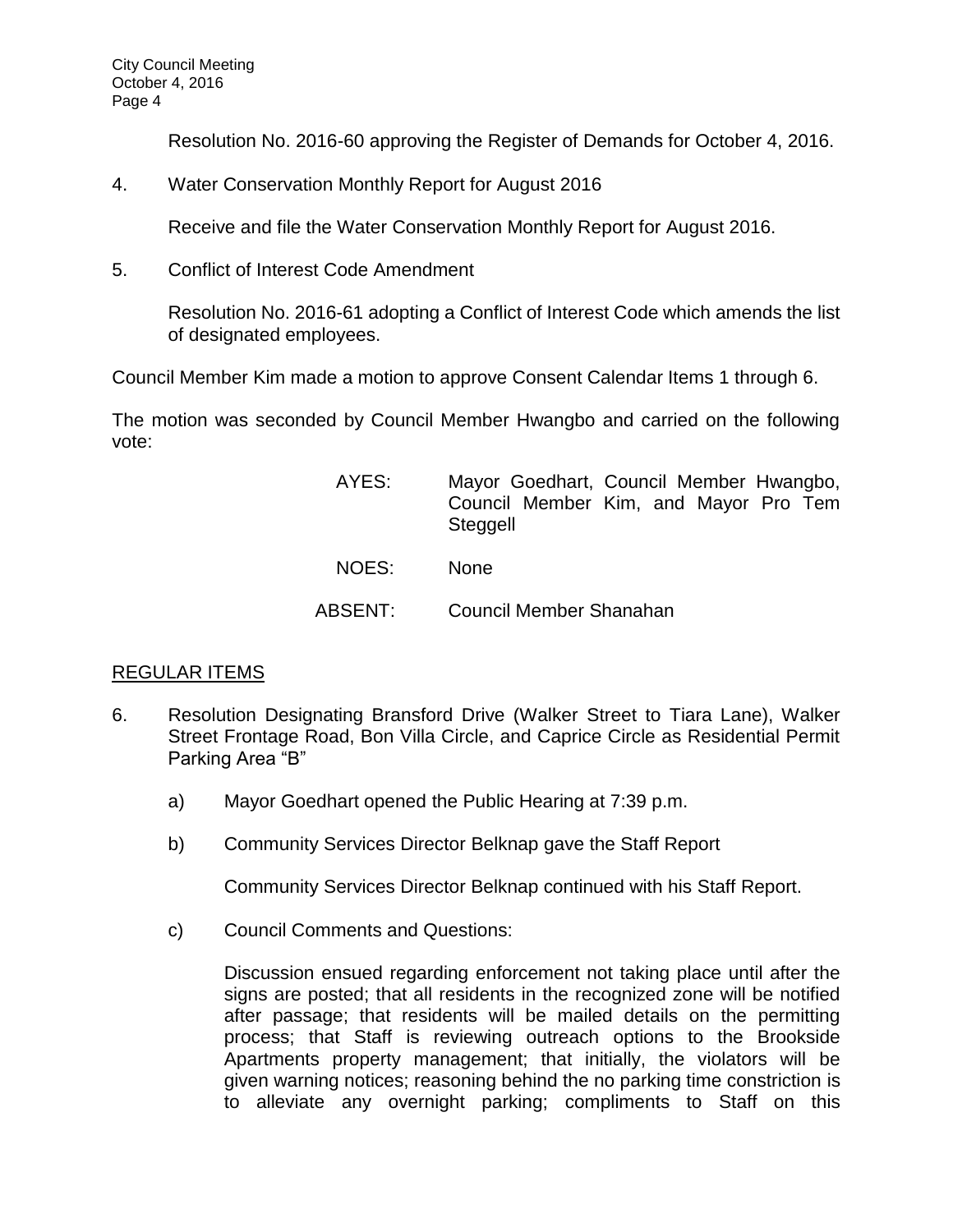project; support for the resolution; that if a problem occurs as a result, the City Council will revisit the matter; that there is no cost to the residents for a permit; that staff will meet with Brookside Apartments' property management to address this problem; that parking issues could flow over into the adjacent neighborhood next to the permitted area and if that becomes problematic, the City Council can choose to extend the parking restrictions adjacent streets.

d) [Public Input:](http://lapalma.granicus.com/MediaPlayer.php?view_id=&clip_id=1036&meta_id=136518)

Debra Cronin, a La Palma resident, addressed the City Council regarding a request to extend the petition to streets adjacent to the permitted areas; that Brookside Apartments originally did not allow children and is now family friendly residences; concern that enforcement will not happen during the day allowing carpool parking; support for the residential parking permit requirement; and confirmation that trash and illicit activity is seen as a product of long term non-residential parking in that area.

e) Mayor Goedhart closed the [Public Hearing at 7:58 p.m.](http://lapalma.granicus.com/MediaPlayer.php?view_id=&clip_id=1036&meta_id=136520)

Discussion ensued regarding the adjacent streets being given consideration; support to approve Staff's recommendation and monitor the situation along adjacent streets; that the petition was circulated by residents and not Staff; that the residents on the adjacent street did receive the City's Public Hearing Notice; and support for the measure.

f) [Adopt a Resolution designating Bransford Drive \(Walker Street to Tiara](http://lapalma.granicus.com/MediaPlayer.php?view_id=&clip_id=1036&meta_id=136522)  [Lane\), Walker Street Frontage Road, Bon Villa Circle, and Caprice Circle](http://lapalma.granicus.com/MediaPlayer.php?view_id=&clip_id=1036&meta_id=136522)  [as Residential Permit Parking Area "B"](http://lapalma.granicus.com/MediaPlayer.php?view_id=&clip_id=1036&meta_id=136522)

Council Member Hwangbo made a motion to Resolution No. 2016-62 designating Bransford Drive (Walker Street to Tiara Lane), Walker Street Frontage Road, Bon Villa Circle, and Caprice Circle as Residential Permit Parking Area "B" and later enhance the permitted streets to address neighbor's concerns.

The motion was seconded by Council Member Kim and carried on the following vote:

- AYES: Mayor Goedhart, Council Member Hwangbo, Council Member Kim, and Mayor Pro Tem Steggell NOES: None
- ABSENT: Council Member Shanahan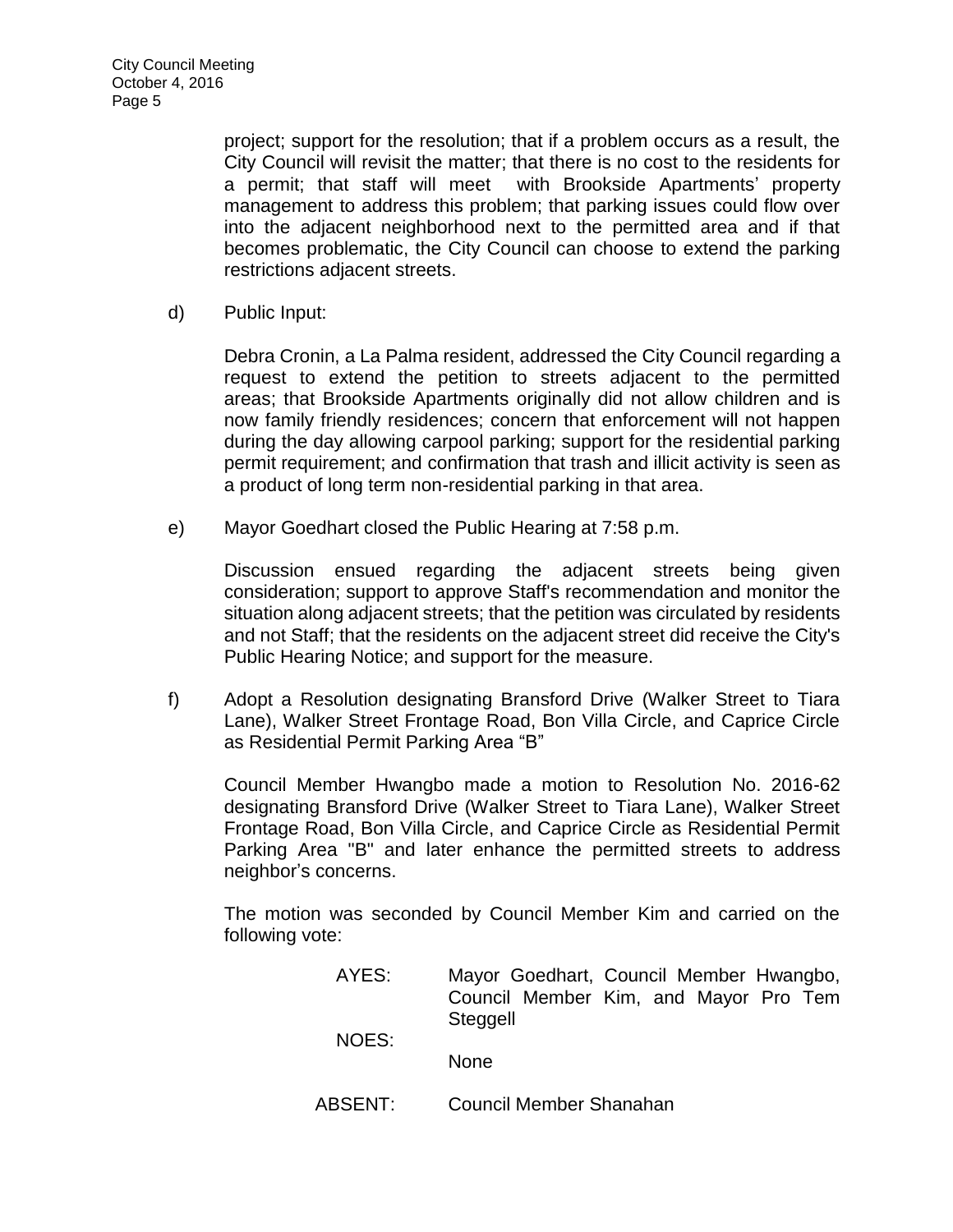Mayor Goedhart requested to take a short recess at 8:00 p.m.

Mayor Goedhart reconvened the City Council at 8:10 p.m.

7. [Ordinance Repealing Article III of Chapter 10 of the La Palma City Code, and](http://lapalma.granicus.com/MediaPlayer.php?view_id=&clip_id=1036&meta_id=136526)  [Adding Thereto a New Article III of Chapter 10 Adopting by Reference the 2016](http://lapalma.granicus.com/MediaPlayer.php?view_id=&clip_id=1036&meta_id=136526)  [Edition of the of the California Building Standards Codes \(hereinafter referred to](http://lapalma.granicus.com/MediaPlayer.php?view_id=&clip_id=1036&meta_id=136526)  [collectively as "Codes"\) with certain amendments, additions, deletions, and](http://lapalma.granicus.com/MediaPlayer.php?view_id=&clip_id=1036&meta_id=136526)  [exceptions thereto](http://lapalma.granicus.com/MediaPlayer.php?view_id=&clip_id=1036&meta_id=136526)

Community Development Director Dumhart gave the Staff Report.

No members of the public wished to speak.

- a) Adopt a Resolution setting forth findings with respect to local conditions which justify amendments to the California Building Standards Code;
- b) Introduce an Ordinance Repealing Divisions 2, 3, 4, 5, 6, 7, 8, 9, 10, and 11, of Article III of Chapter 10 of the La Palma City Code, and adding thereto new Divisions 2, 3, 4, 5, 6, 7, 8, 9, 10 and 11 of Article III of Chapter 10 adopting by reference the 2016 Editions of the California Administrative Code (CAC); the California Building Code(CBC), Volumes 1 and 2 with Appendix G Flood Resistant Construction, and Appendix J Grading; the California Mechanical Code (CMC); the California Plumbing Code (CPC); the California Electrical Code (CEC); the California Residential Code (CRC) with Appendix G Swimming Pools, Spas, and Hot Tubs; the California Energy Code (CEnC); the California Green Building Standards Code (CGBSC); and the California Referenced Standards Code (CRSC) International Property Maintenance Code, based on the 2015 International Building Code as published by the International Code Council, (hereinafter referred to collectively as "Codes"); together with certain amendments, additions, deletions, and exceptions thereto; and
- c) Set a Public Hearing on the matter for October 18, 2016.

Council Member Hwangbo made a motion to adopt Resolution No. 2016- 63 setting forth findings with respect to local conditions which justify amendments to the California Building Standards Code; introduce an Ordinance Repealing Divisions 2, 3, 4, 5, 6, 7, 8, 9, 10, and 11, of Article III of Chapter 10 of the La Palma City Code, and adding thereto new Divisions 2, 3, 4, 5, 6, 7, 8, 9, 10 and 11 of Article III of Chapter 10 adopting by reference the 2016 Editions of the California Administrative Code (CAC);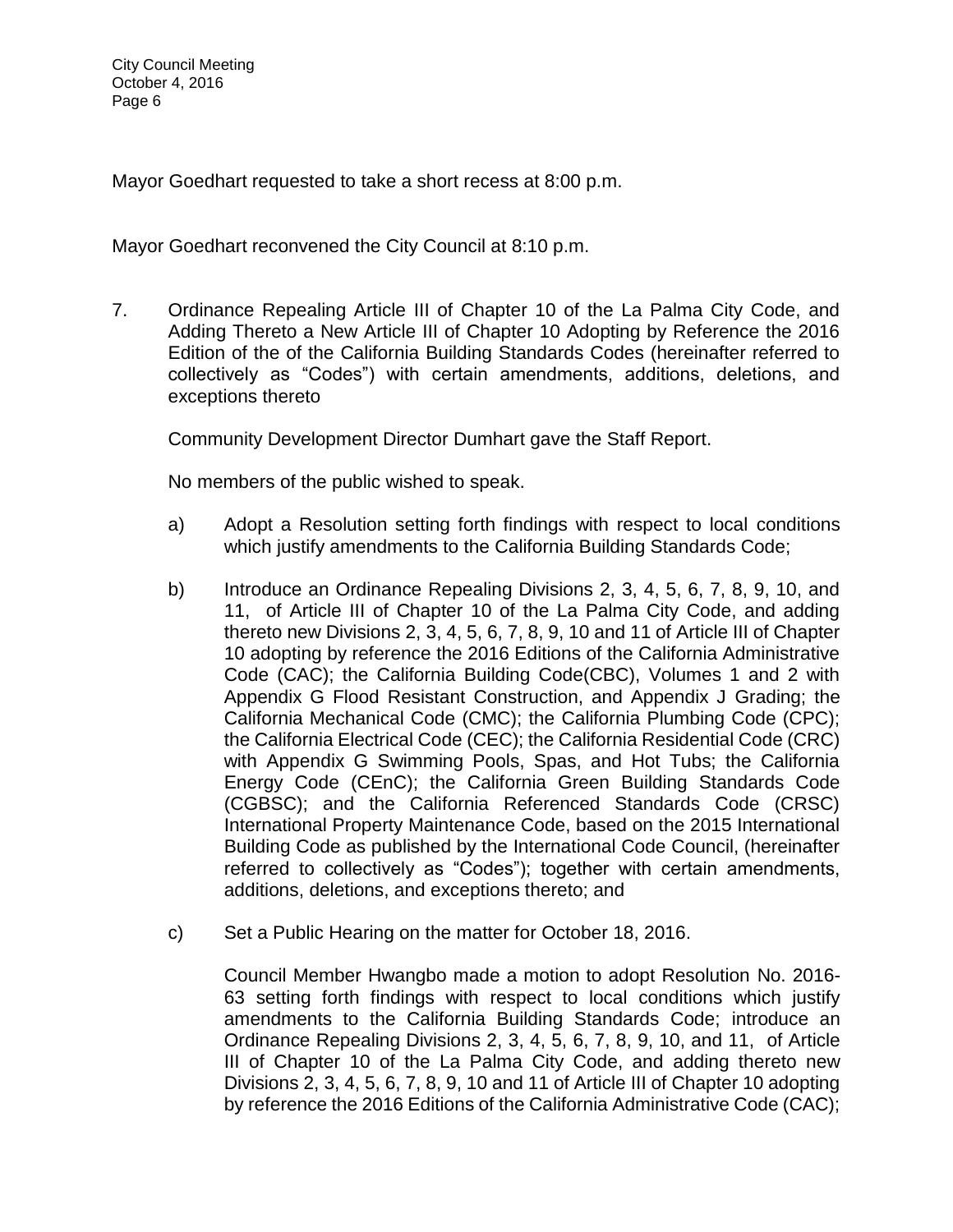the California Building Code(CBC), Volumes 1 and 2 with Appendix G Flood Resistant Construction, and Appendix J Grading; the California Mechanical Code (CMC); the California Plumbing Code (CPC); the California Electrical Code (CEC); the California Residential Code (CRC) with Appendix G Swimming Pools, Spas, and Hot Tubs; the California Energy Code (CEnC); the California Green Building Standards Code (CGBSC); and the California Referenced Standards Code (CRSC) International Property Maintenance Code, based on the 2015 International Building Code as published by the International Code Council, (hereinafter referred to collectively as "Codes"); together with certain amendments, additions, deletions, and exceptions thereto; and set a Public Hearing on the matter for October 18, 2016.

The motion was seconded by Council Member Kim and carried on the following vote:

- AYES: Mayor Goedhart, Council Member Hwangbo, Council Member Kim, and Mayor Pro Tem Steggell
- NOES: None
- ABSENT: Council Member Shanahan
- 8. [Ordinance Repealing Article II of Chapter 16 of the La Palma City Code, and](http://lapalma.granicus.com/MediaPlayer.php?view_id=&clip_id=1036&meta_id=136532)  [Adding Thereto a New Article II of Chapter 16 Adopting by Reference the 2016](http://lapalma.granicus.com/MediaPlayer.php?view_id=&clip_id=1036&meta_id=136532)  Edition [of the California Fire Code with Appendices and Amendments Thereto](http://lapalma.granicus.com/MediaPlayer.php?view_id=&clip_id=1036&meta_id=136532)

Community Development Director Dumhart gave the Staff Report.

No members of the public wished to speak.

- a) Adopt a Resolution setting forth findings with respect to local conditions which justify amendments to the California Fire Code;
- b) Introduce an Ordinance repealing Article II of Chapter 16 of the La Palma City Code, and adding thereto a new Article II of Chapter 16 adopting by reference the 2016 Edition of the California Fire Code with appendices and amendments thereto; and
- c) Set a Public Hearing on the matter for October 18, 2016.

Council Member Hwangbo made a motion to Resolution No. 2016-64 setting forth findings with respect to local conditions which justify amendments to the California Fire Code; introduce an Ordinance repealing Article II of Chapter 16 of the La Palma City Code, and adding thereto a new Article II of Chapter 16 adopting by reference the 2016 Edition of the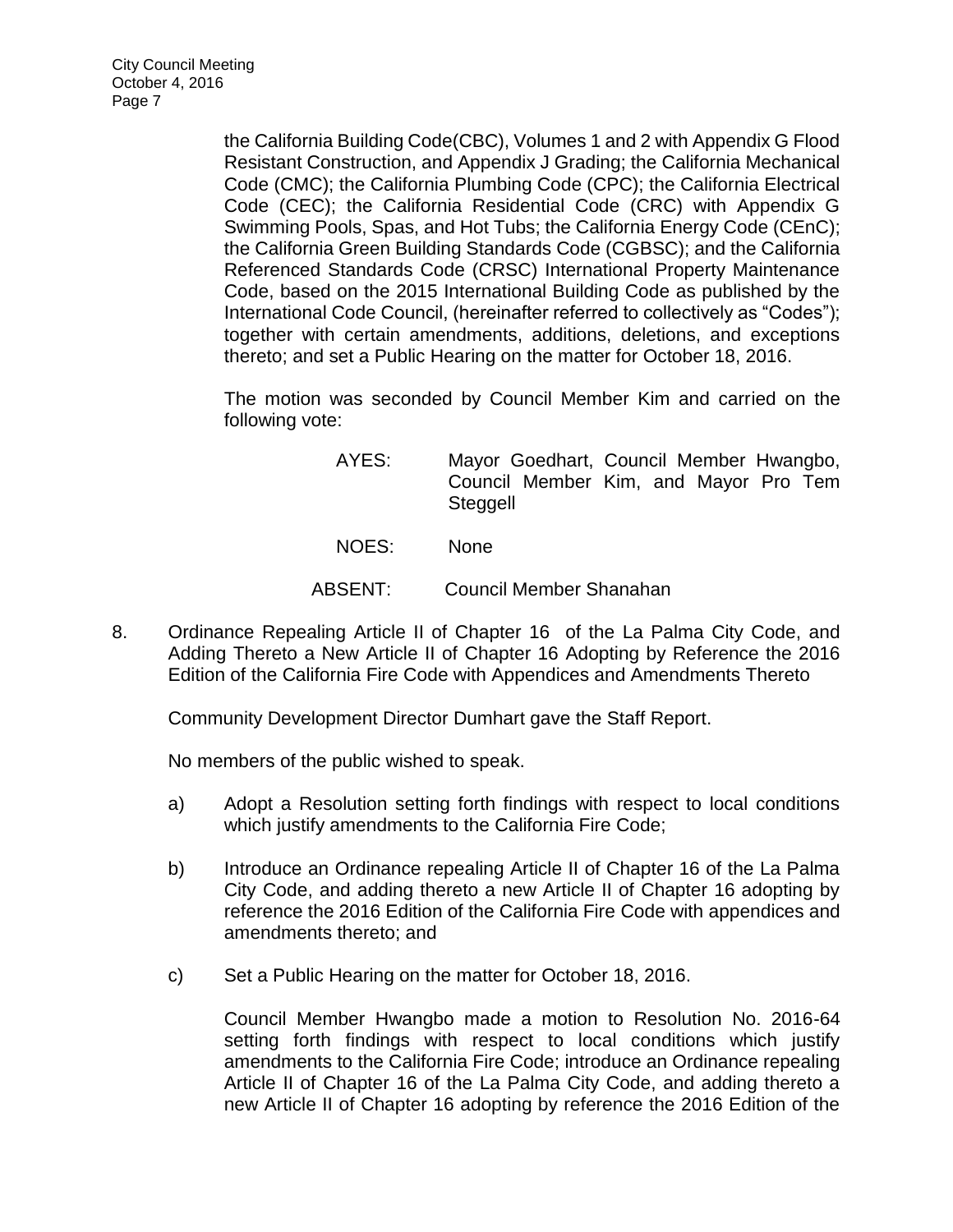California Fire Code with appendices and amendments thereto; and set a Public Hearing on the matter for October 18, 2016.

The motion was seconded by Council Member Kim and carried on the following vote:

- AYES: Mayor Goedhart, Council Member Hwangbo, Council Member Kim, and Mayor Pro Tem **Steggell** NOES: None ABSENT: Council Member Shanahan
- 9. [Banking Service Agreement with City National Bank](http://lapalma.granicus.com/MediaPlayer.php?view_id=&clip_id=1036&meta_id=136539)

Administrative Services Director Shelton gave the Staff Report.

No members of the public wished to speak.

Approve the selection of City National to provide banking services for the City; and Authorize the City Manager to execute an agreement with City National for banking services and Elavon Payment Solutions for merchant services, in a form acceptable to the City Attorney.

Mayor Pro Tem Steggell made a motion to approve the selection of City National to provide banking services for the City; and authorize the City Manager to execute an agreement with City National for banking services and Elavon Payment Solutions for merchant services, in a form acceptable to the City Attorney.

The motion was seconded by Council Member Hwangbo and carried on the following vote:

- AYES: Mayor Goedhart, Council Member Hwangbo, Council Member Kim, and Mayor Pro Tem Steggell
- NOES: None
- ABSENT: Council Member Shanahan

## [COUNCILMEMBER AB1234 REPORTS, REPORTS FROM CITY-AFFILIATED](http://lapalma.granicus.com/MediaPlayer.php?view_id=&clip_id=1036&meta_id=136549)  [COMMITTEES, AND COUNCIL REMARKS](http://lapalma.granicus.com/MediaPlayer.php?view_id=&clip_id=1036&meta_id=136549)

**Mayor Pro Tem Steggell** attended the OCFA Board Meeting.